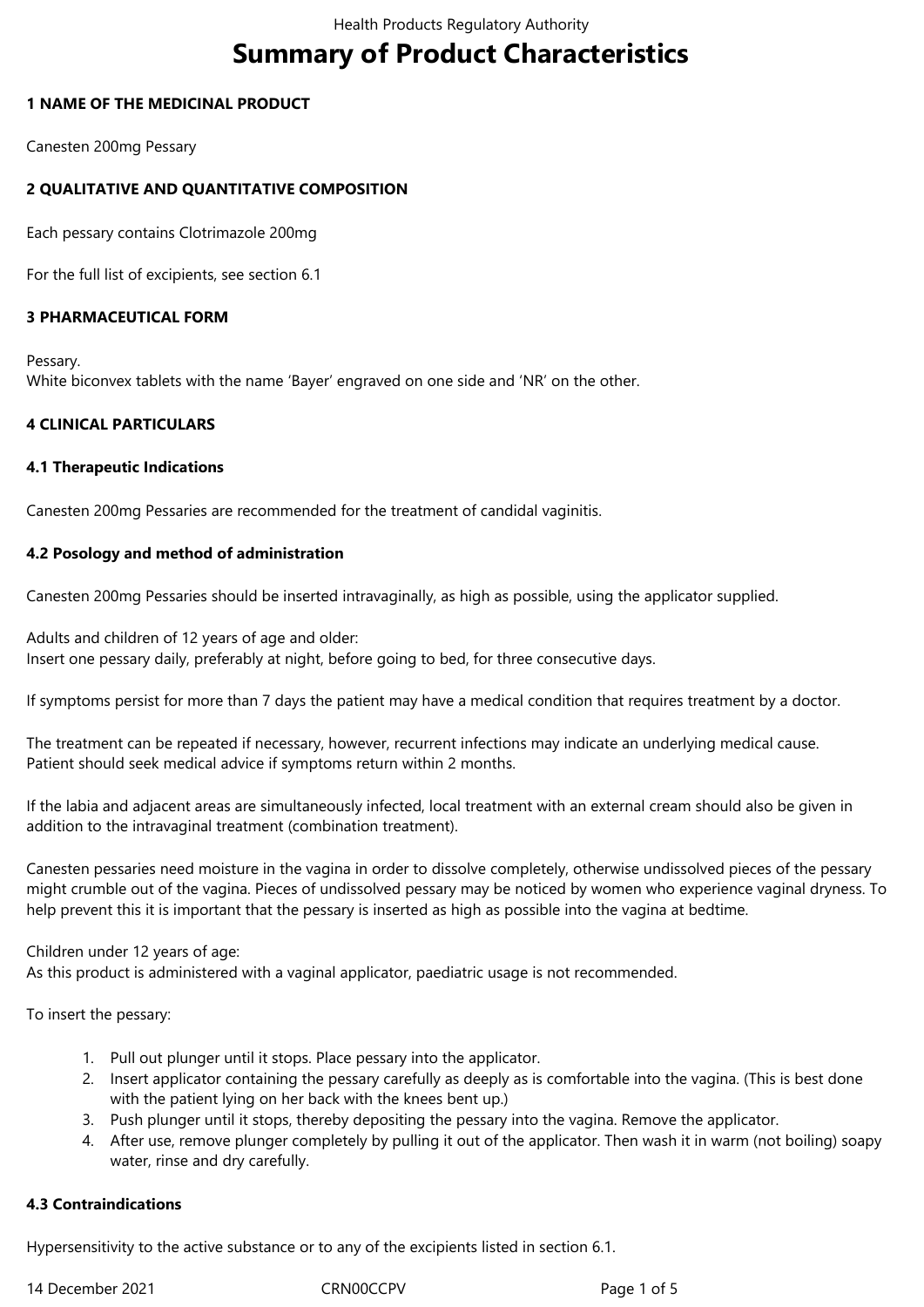#### Health Products Regulatory Authority

# **4.4 Special warnings and precautions for use**

Medical advice should be sought if this is the first time the patient has experienced symptoms of candidal vaginitis.

Before using Canesten 200mg Pessaries, medical advice must be sought if any of the following are applicable:

- More than two infections of candidal vaginitis in the last 6 months.
- Previous history of a sexually transmitted disease or exposure to partner with sexually transmitted disease.
- Pregnancy or suspected pregnancy.
- Aged under 12 or over 60 years.
- Known hypersensitivity to imidazoles or other vaginal antifungal products.

Canesten 200mg Pessaries should not be used if the patient has any of the following symptoms whereupon medical advice should be sought:

- Irregular vaginal bleeding
- Abnormal vaginal bleeding (vaginal haemorrhage) or a bloodstained discharge.
- Vulval or vaginal ulcers, blisters or sores.
- Lower abdominal pain or dysuria.
- Any adverse events such as redness, irritation or swelling associated with the treatment.
- Fever (temperature of 38°C or above) or chills
- Nausea or vomiting.
- Diarrhoea.
- Foul smelling vaginal discharge.
- Back pain.
- Associated shoulder pain.

Treatment during the menstrual period should not be performed due to the risk of the pessary being washed out by the menstrual flow. The treatment should be finished before the onset of menstruation.

Do not use tampons, intravaginal douches, spermicides or other vaginal products while using this product.

Avoidance of vaginal intercourse is recommended in case of vaginal infection while using this product because your partner could become infected.

When used in pregnancy, the pessary should be inserted without using an applicator (see "Pregnancy").

Avoid contact with eyes and do not swallow.

All possibly infected areas should be treated at the same time.

## **4.5 Interaction with other medicinal products and other forms of interactions**

Laboratory tests have suggested that, when used together, this product may cause damage to latex contraceptives. Consequently, the effectiveness of such contraceptives may be reduced. Patients should be advised to use alternative precautions for at least five days after using this product.

Concomitant treatment with vaginal clotrimazole and oral tacrolimus (FK-506; immunosuppressant) might lead to increased tacrolimus plasma levels and similarly with sirolimus. Patients should thus be thoroughly monitored for symptoms of tacrolimus or sirolimus overdosage, if necessary by determination of the respective plasma levels.

## **4.6 Fertility, pregnancy and lactation**

Pregnancy:

There are limited data available from the use of clotrimazole in pregnant women. Animal studies with clotrimazole have shown reproductive toxicity at high oral doses (see section 5.3). At the low systemic exposures of clotrimazole following vaginal treatment, harmful effects are considered unlikely. Clotrimazole can be used during pregnancy, but only under the direction of a doctor or midwife.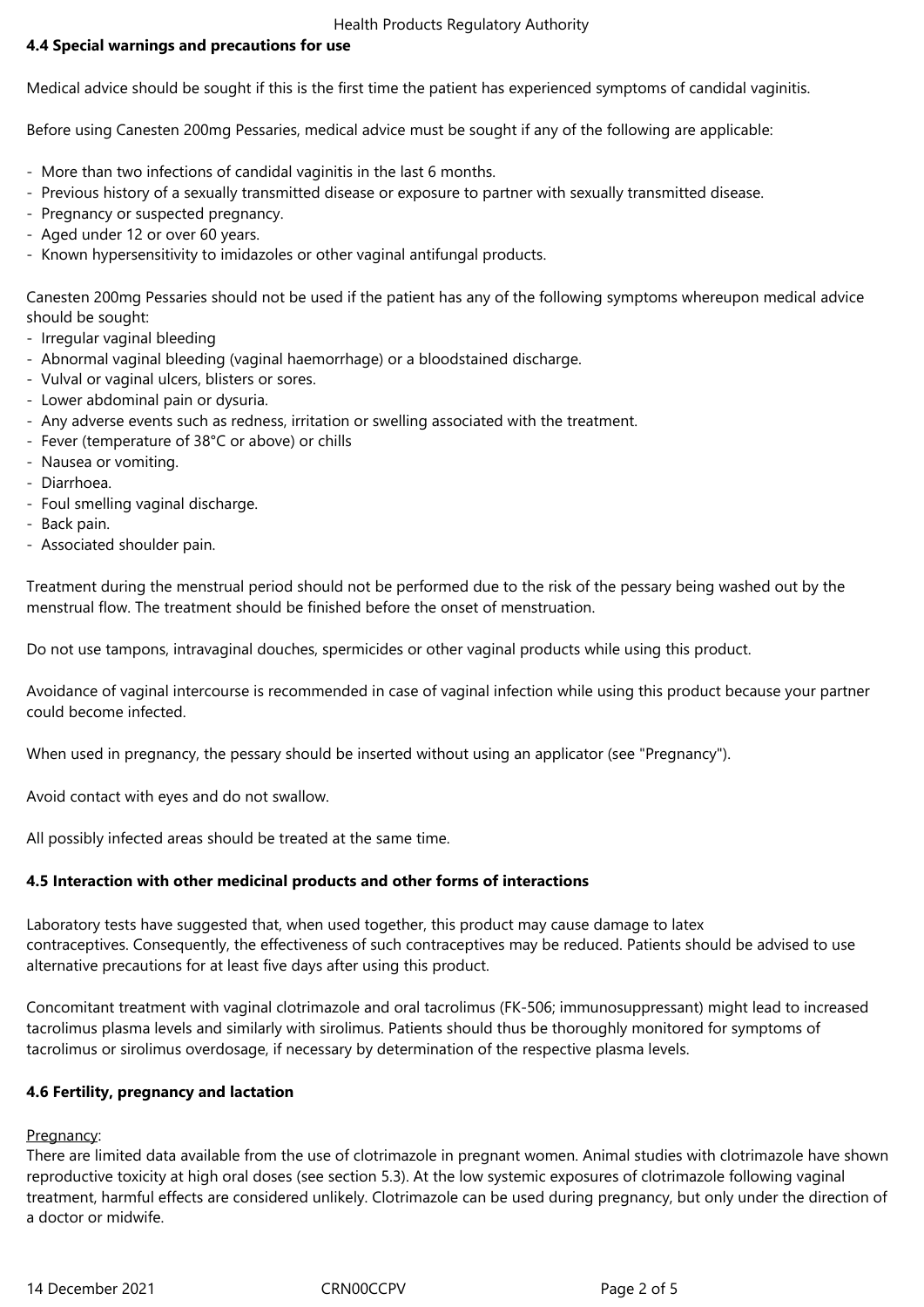## Breastfeeding:

There are no data on the excretion of clotrimazole into human milk. However, systemic absorption is minimal after administration and it is unlikely to lead to systemic effects. Clotrimazole may be used during lactation under medical supervision.

Fertility:

No human studies of the effects of clotrimazole on fertility have been performed, however, animal studies have not demonstrated any effects of the drug on fertility (See Section 5.3).

## **4.7 Effects on ability to drive and use machines**

The medication has no or negligible influence on the ability to drive or use machinery.

## **4.8 Undesirable effects**

Frequency not known. The following adverse reactions have been identified during post-approval use of Clotrimazole. Because these reactions are reported voluntarily from a population of uncertain size, it is not always possible to reliably estimate their frequency.

Immune system disorders Hypersensitivity, Anaphylactic reactions, angioedema

Vascular disorders Syncope, hypotension

Respiratory, thoracic and mediastinal disorders Dyspnea

Skin and subcutaneous tissue disorders Rash, urticaria

## Reproductive system and breast disorders

Vulvovaginal discomfort, vulvovaginal burning sensation, vaginal exfoliation, vulvovaginal pruritus, vulvovaginal pain, vaginal haemorrhage, vulvovaginal erythema, vaginal discharge

Gastrointestinal disorders Abdominal pain, nausea

General disorders and administration site conditions Application site irritation, oedema, pain

## Reporting of suspected adverse reactions

Reporting suspected adverse reactions after authorisation of the medicinal product is important. It allows continued monitoring of the benefit/risk balance of the medicinal product. Healthcare professionals are asked to report any suspected adverse reactions via HPRA Pharmacovigilance, Website: www.hpra.ie

## **4.9 Overdose**

In the event of accidental oral ingestion, routine measure[s such as gas](http://www.hpra.ie/)tric lavage should be performed only if clinical symptoms of overdose become apparent (e.g. dizziness, nausea or vomiting).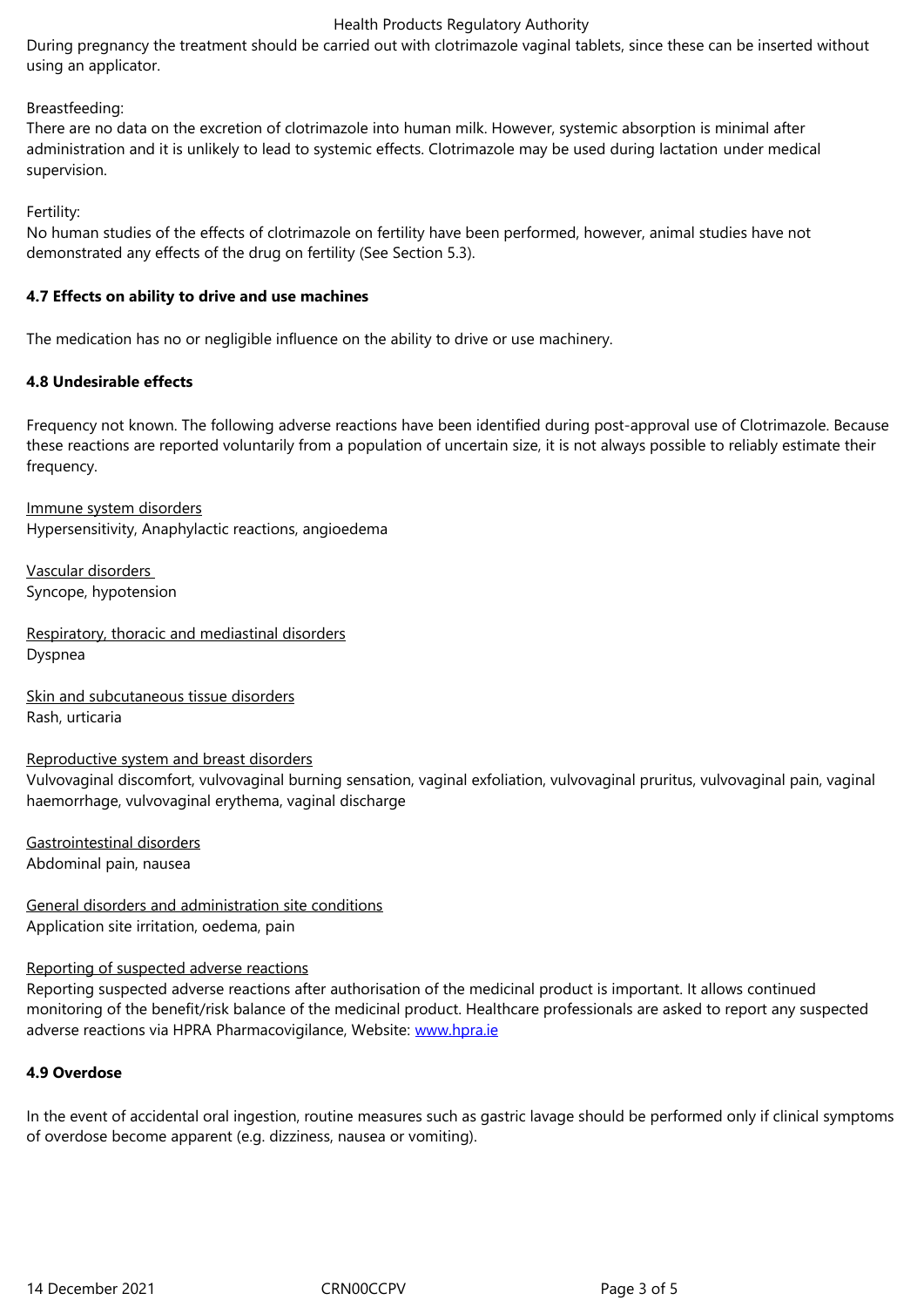## **5 PHARMACOLOGICAL PROPERTIES**

## **5.1 Pharmacodynamic properties**

Pharmacotherapeutic group: Gynaecological antiinfectives and antiseptics – imidazole derivatives. ATC Code: G01AF02

Mechanism of Action

Clotrimazole acts against fungi by inhibiting ergosterol synthesis. Inhibition of ergosterol synthesis leads to structural and functional impairment of the cytoplasmic membrane.

## Pharmacodynamic Effects Clotrimazole has a broad antimycotic spectrum of action *in vitro* and *in vivo*, which includes dermatophytes, yeasts, moulds, etc.

Under appropriate test conditions, the MIC values for these types of fungi are in the region of less than 0.062 – 8.0 microgram/ml substrate. The mode of action of clotrimazole is fungistatic or fungicidal depending on the concentration of clotrimazole at the site of infection. *In vitro* activity is limited to proliferating fungal elements; fungal spores are only slightly sensitive.

In addition to its antimycotic action, clotrimazole also acts on gram-positive microorganisms (streptococci/staphylococci/ Gardnerella vagiinalis) and gram-negative microorganisms (Bacteroides/). It has no effect on lactobacilli.

*In vitro*, clotrimazole inhibits the multiplication of Corynebacteria and gram-positive cocci – with the exception of enterococci – in concentrations of 0.5 – 10 microgram/ml substrate.

Primarily resistant variants of sensitive fungal species are very rare; the development of secondary resistance by sensitive fungi has so far only been observed in very isolated cases under therapeutic conditions.

## **5.2 Pharmacokinetic properties**

Pharmacokinetic investigations after vaginal application have shown that only a small amount of clotrimazole (3-10% of the dose) is absorbed. Due to the rapid hepatic metabolism of absorbed clotrimazole into pharmacologically inactive metabolites the resulting peak plasma concentrations of clotrimazole after vaginal applications of a 500mg dose were less than 10 ng/ml, reflecting that clotrimazole applied intravaginally does not lead to measurable systemic effects or side effects.

## **5.3 Preclinical safety data**

Non-clinical data reveal no special hazard for humans based on conventional studies of safety pharmacology, repeated dose toxicity, genotoxicity and carcinogenic potential.

## *Reproductive and developmental toxicity*

In a rat fertility study, groups of FB30 rats received oral doses of clotrimazole up to 50 mg/kg bw, for 10 weeks prior to mating and either throughout a 3-week mating period (for males only) or, for females, until day 13 of gestation or 4-week postpartum. Neonatal survival was reduced in 50 mg/kg bw group. Clotrimazole at doses up to 25 mg/kg bw did not impair the development of the pups. Clotrimazole at all doses did not affect fertility.

No teratogenicity effects were demonstrated in studies in mice, rabbits, and rats, given oral doses of up to 200, 180, and 100 mg/kg, respectively.

A study with 3 lactating rats administered 30 mg/kg clotrimazole intravenously showed that the drug was secreted into milk at levels higher than in plasma by a factor of 10 to 20 at 4 hrs after administration, followed by a decline to a factor of 0.4 by 24 hrs.

Given the limited absorption of clotrimazole after vaginal application (estimated to be 3% -10%), no hazard is expected from the use of vaginal clotrimazole.

14 December 2021 CRN00CCPV Page 4 of 5